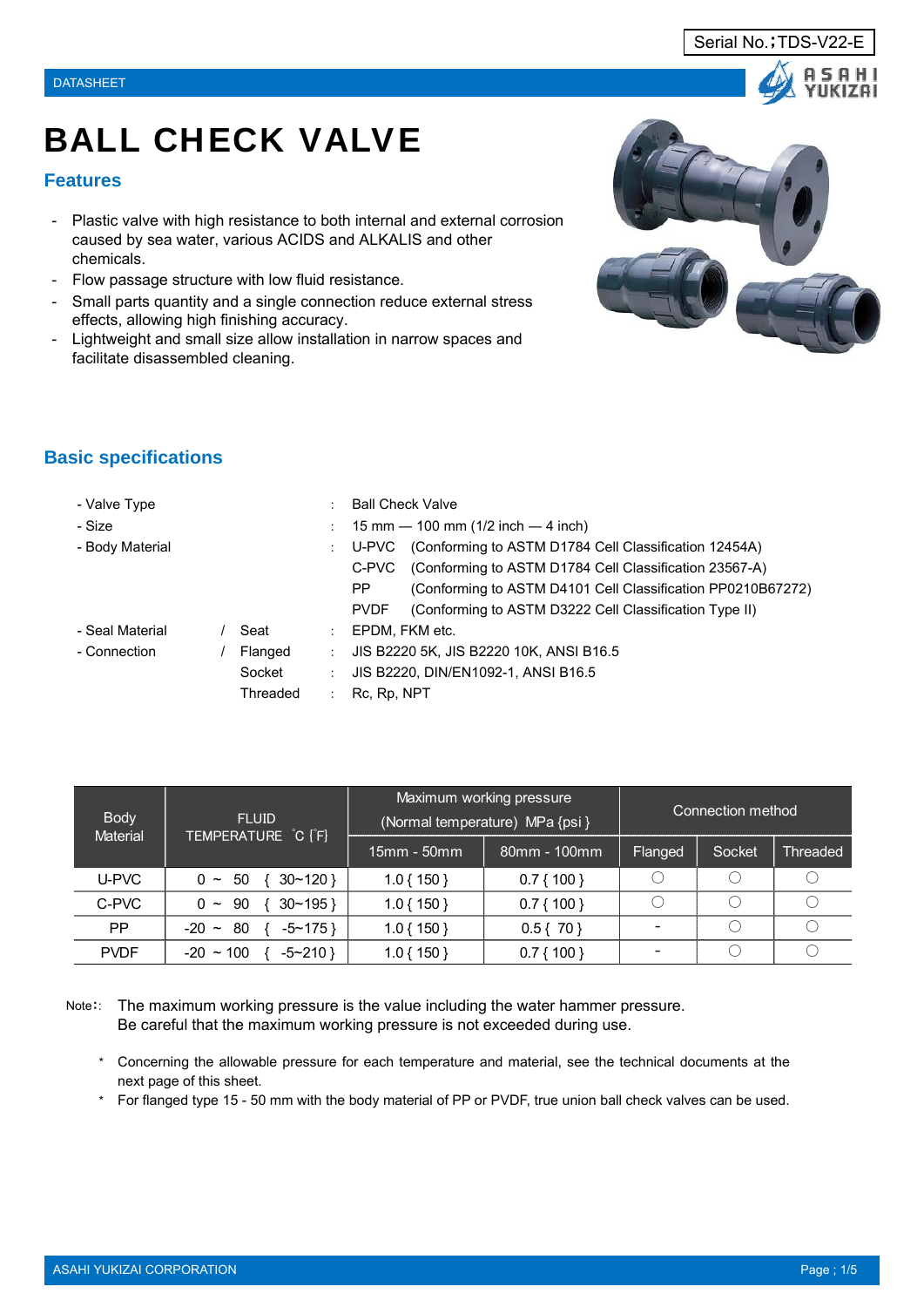



# **Certificate / Approval / Directive**

**PED, ABS, NSF/ANSI61**

"For details of applicable products, please consult us."



## **Working pressure vs. Temperature**

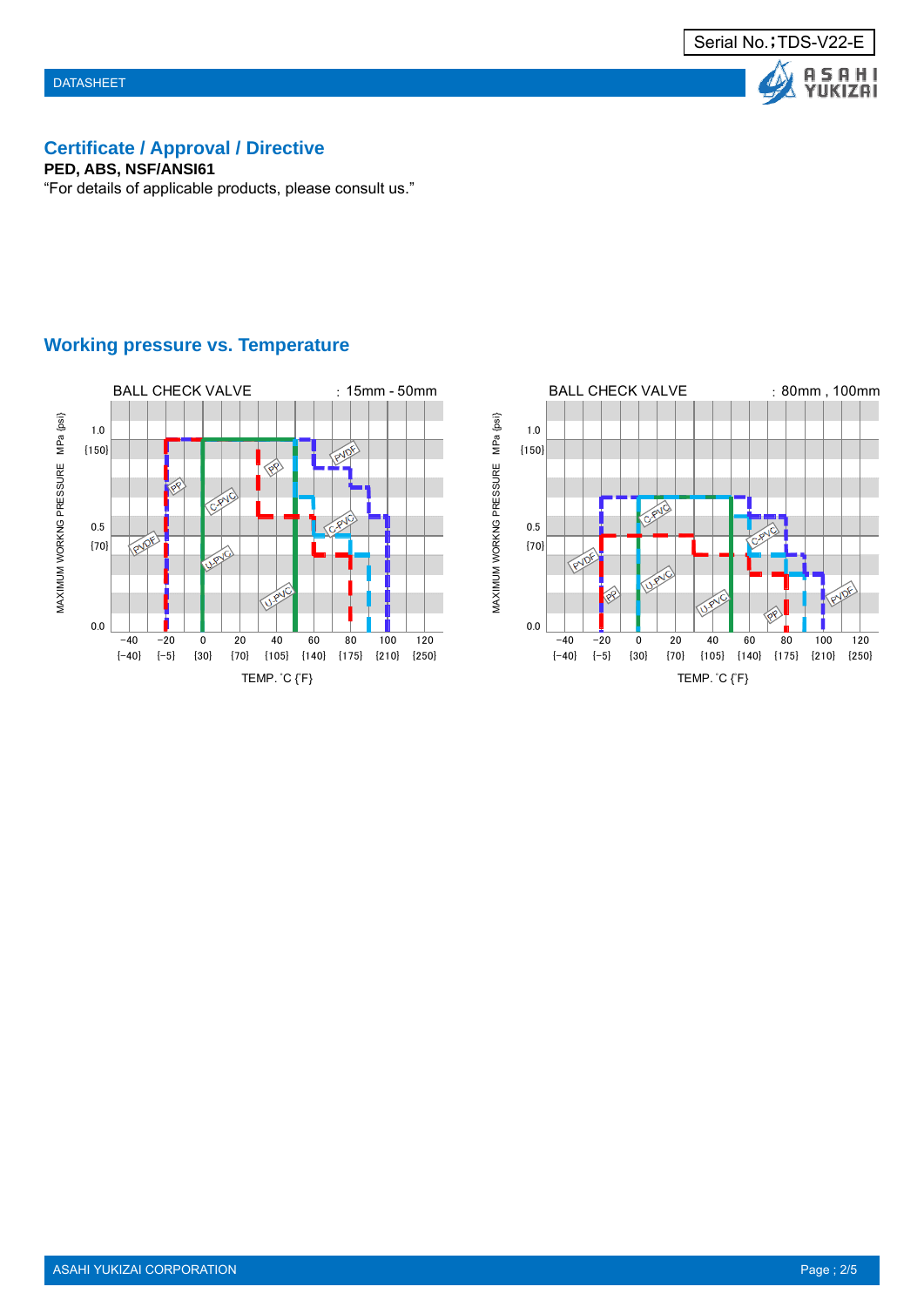

FLANGED







Serial No.; TDS-V22-E

Δ

A S A H I<br>YUKIZAI

|     | $JIS$ (Unit: mm) |       |     |              |              |        |       |       |     | <b>FLANGED</b> |              |                |       |       |     | <b>SOCKET</b>  |                |              |              |     |                | <b>THREADED</b> |    |          |                   |    |                     |     |
|-----|------------------|-------|-----|--------------|--------------|--------|-------|-------|-----|----------------|--------------|----------------|-------|-------|-----|----------------|----------------|--------------|--------------|-----|----------------|-----------------|----|----------|-------------------|----|---------------------|-----|
|     |                  |       |     |              |              | JIS 5K |       |       |     |                |              | <b>JIS 10K</b> |       |       |     |                |                | U-PVC, C-PVC |              |     |                | PP              |    |          | <b>JIS B 0203</b> |    |                     |     |
| mm  | d                | $D_1$ |     | $\sim$<br>U. | $\mathsf{n}$ |        | U-PVC | C-PVC |     | $\sim$<br>U    | $\mathsf{n}$ | n              | U-PVC | C-PVC |     | I <sub>1</sub> | Q <sub>1</sub> |              | $1/\text{T}$ |     | d <sub>1</sub> | $d_1'$          |    |          | d <sub>2</sub>    |    | U-PVC PVDF<br>C-PVC | PP  |
| 15  | 15               | 48    | 80  | 60           |              |        |       | 9     | 95  | 70             | 4            | 15             | 14    | 14    | 131 | 12             | 22.11          | 20           | 1/34         | 89  | 21.2           | 20.2            | 22 | 93       | Rc1/2             | 15 | 80                  | 78  |
| 20  | 20               | 60    | 85  | 65           |              | 12     | 10    | 10    | 100 | 75             | 4            | 15.            | 15    | 14    | 156 | 141            | 26.13          | 24           | 1/34         | 106 | 26.2           | 25.2            |    | 23   104 | Rc3/4             | 17 | 95                  | 92  |
| 25  | 25               | 70    | 95  | 75           |              | 12     | 10    | 10    | 125 | 90             | 4            | 19             | 15    | 16    | 169 |                | 14 32.16       | 27           | 1/34         | 117 | 33.0           | 32.0            |    | 25   113 | Rc 1              | 20 | 105                 | 102 |
| 40  | 40               | 96    | 120 | 95           |              | 15     | 12    | 12    | 140 | 105            | 4            | 19             | 16    | 16    | 214 | 16             | 48.21          | 37           | 1/37         | 162 | 47.0           | 46.0            | 28 | 144.     | Rc1 1/2           | 25 | 141                 | 137 |
| 50  | 51               | 106   | 130 | 105          |              | 15     | 14    | 14    | 155 | 120            | 4            | 19.            | 20    | 20    | 244 |                | 16 60.25       | 42           | 1/37         | 189 | 59.0           | 58.0            | 28 | 162      | Rc 2              | 28 | 164                 | 160 |
| 80  | 78               | 152   | 180 | 145          |              | 19     | 14    |       | 185 | 150            | 8            | 19             | 22    | 22    | 310 |                | 18 89.60       | 64           | 1/49         | 277 | 88.0           | 86.0            |    | 35 219   | Rc <sub>3</sub>   | 35 | 222                 | 216 |
| 100 | 100              | 210   | 200 | 165          |              | 19     | 16    |       | 210 | 175            | 8            | 19             | 22    | 22    | 397 |                | 18 114.70      | 84           | 1/56         | 376 | 113.0          | 111.0           | 45 | 298      | Rc 4              | 45 | 308                 | 301 |

|     | $\blacksquare$ DIN (Unit: mm) |       |                |                 |     | <b>SOCKET</b>  |                  |        |     | <b>THREADED</b> |        |       |             |  |  |
|-----|-------------------------------|-------|----------------|-----------------|-----|----------------|------------------|--------|-----|-----------------|--------|-------|-------------|--|--|
|     |                               | $D_1$ |                | U-PVC C-PVC     |     |                | PP PVDF          |        |     | <b>DN 2999</b>  |        |       |             |  |  |
| mm  | d                             |       |                | <b>DIN 8063</b> |     |                | <b>DIN 16962</b> |        |     |                 |        |       |             |  |  |
|     |                               |       | d <sub>1</sub> | $\ell$          | L   | d <sub>1</sub> | $d_1$            | $\ell$ |     | d <sub>2</sub>  | $\ell$ | U-PVC | <b>PVDF</b> |  |  |
|     |                               |       |                |                 |     |                |                  |        |     |                 |        | C-PVC | PP          |  |  |
| 15  | 15                            | 48    | 20             | 16              | 81  | 19.50          | 19.30            | 14     | 78  | Rp 1/2          | 15     | 80    | 78          |  |  |
| 20  | 20                            | 60    | 25             | 19              | 96  | 24.50          | 24.30            | 16     | 90  | Rp 1/4          | 17     | 95    | 92          |  |  |
| 25  | 25                            | 70    | 32             | 22              | 107 | 31.50          | 31.30            | 18     | 99  | Rp <sub>1</sub> | 20     | 105   | 102         |  |  |
| 40  | 40                            | 96    | 50             | 31              | 150 | 49.45          | 49.20            | 23     | 135 | Rp 1 1/2        | 25     | 141   | 137         |  |  |
| 50  | 51                            | 106   | 63             | 38              | 181 | 62.50          | 62.10            | 27     | 160 | Rp <sub>2</sub> | 28     | 164   | 160         |  |  |
| 80  | 78                            | 152   | 90             | 51              | 248 | 89.20          | 88.85            | 35     | 217 | Rp <sub>3</sub> | 35     | 222   | 216         |  |  |
| 100 | 100                           | 210   | 110            | 61              | 330 | 109.05         | 108.65           | 41     | 291 | Rp <sub>4</sub> | 45     | 308   | 301         |  |  |

| $\blacksquare$ ANSI (Unit: inch) |     |      |       |      |                |   | <b>FLANGED</b> |       |      |                | <b>SOCKET</b>  |                   |             |       |                         |         |               |      | <b>THREADED</b>              |       |                |                   |
|----------------------------------|-----|------|-------|------|----------------|---|----------------|-------|------|----------------|----------------|-------------------|-------------|-------|-------------------------|---------|---------------|------|------------------------------|-------|----------------|-------------------|
| inch                             | mm  | d    | $D_1$ |      | ANSI CLASS 150 |   |                |       | t.   |                |                | <b>ASTM SCH40</b> | U-PVC C-PVC |       |                         | PVDF PP |               |      | <b>ANSI/ASME B</b><br>1.20.1 |       |                |                   |
|                                  |     |      |       | D    | C              | n | h              | U-PVC |      | $\mathfrak{b}$ | d <sub>1</sub> | $d_1$             |             |       | d <sub>1</sub>          | $d_1$   |               |      | d <sub>2</sub>               |       | U-PVC<br>C-PVC | <b>PVDF</b><br>PP |
| 1/2                              | 15  | 0.59 | 1.89  | 3.50 | 2.38           | 4 | 0.62           | 5.16  | 0.47 | 0.55           | 0.848          | 0.836             | 0.688       | 3.35  | 0.825                   |         | 0.874         | 3.82 | 1/2 - 14NPT                  | 0.59  | 3.15           | 3.07              |
| 3/4                              | 20  | 0.79 | 2.36  | 3.88 | 2.75           | 4 | 0.62           | 6.14  | 0.55 | 0.59           | 1.058          | .046              | 0.719       | 3.74  | 1.030                   |         | 1.000<br>4.41 |      | 3/4 - 14NPT                  | 0.67  | 3.74           | 3.62              |
|                                  | 25  | 0.98 | 2.76  | 4.25 | 3.12           | 4 | 0.62           | 6.65  | 0.55 | 0.59           | 1.325          | .310              | 0.875       | 4.33  | .300                    |         | 1.126         | 4.88 | 1/2NPT<br>$-11$              | 0.79  | 4.13           | 4.02              |
| 11/2                             | 40  | 1.57 | 3.78  | 5.00 | 3.88           | 4 | 0.62           | 8.43  | 0.63 | 0.63           | 1.912          | .894              | 1.094       | 5.71  | .890                    |         | .374          | 5.79 | 11/2 - 11 1/2NPT             | 0.98  | 5.55           | 5.39              |
|                                  | 50  | 2.01 | 4.17  | 6.00 | 4.75           | 4 | 0.75           | 9.61  | 0.63 | 0.79           | 2.387          | 2.369             | 1.156       | 6.50  | 2.360                   |         | .500          | 6.89 | 2 - 11 1/2NPT                | 1.10  | 6.46           | 6.30              |
|                                  | 80  | 3.07 | 5.98  | 7.50 | 6.00           | 4 | 0.75           | 12.20 | 0.71 | 0.87           | 3.516          | 3.492             | 1.875       | 9.57  | 3.480                   |         | .874          | 9.57 | $3 - 8$ NPT                  | .38   | 8.74           | 8.50              |
|                                  | 100 | 3.94 | 8.27  | 9.00 | 7.50           | 8 | 0.75           | 15.63 | 0.71 | 0.87           | 4.518          | 4.491             | 2.000       | 12.20 | 2.252<br>12.68<br>4.480 |         | $4 - 8NP$     | 1.77 | 12.13                        | 11.85 |                |                   |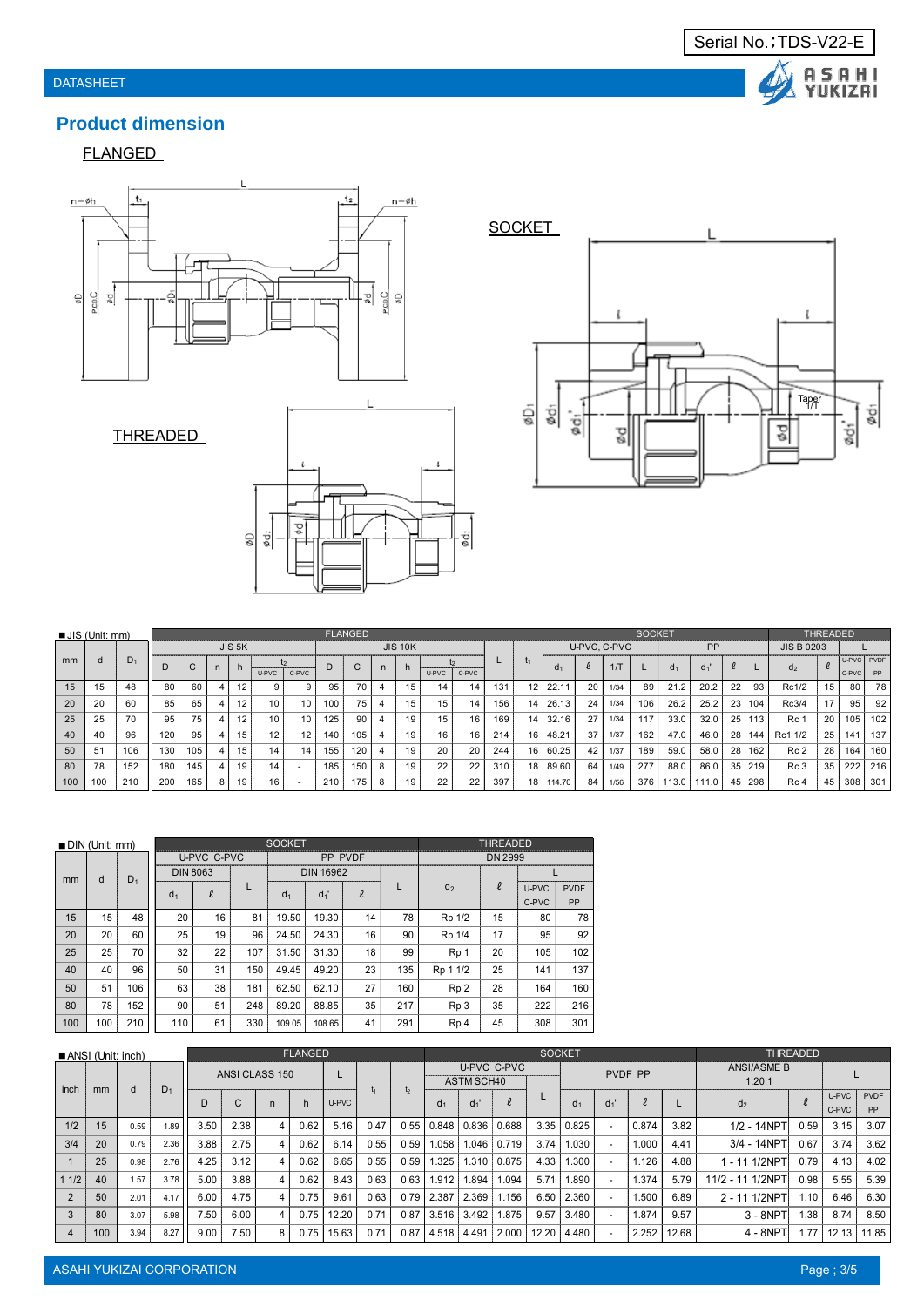

### **Parts list**

FLANGED



ூ  $\sqrt{5}$  $\sqrt{2}$ 

SOCKET THREADED



|                | <b>PART NO./NAME</b>    | <b>QTY</b>              | <b>MATERIAL</b>                    |    | <b>PART NO./NAME</b>  | QTY | <b>MATERIAL</b>        |
|----------------|-------------------------|-------------------------|------------------------------------|----|-----------------------|-----|------------------------|
|                | <b>BODY</b>             |                         |                                    | 8  | STOP RING $(B)$ $(2)$ |     | <b>PVDF</b>            |
| 2              | <b>BALL</b>             |                         | IFLANGED<br>U-PVC, C-PVC           | 9  | SEAT                  |     | EPDM, FKM, etc         |
| 3              | <b>END CONNECTOR</b>    |                         |                                    | 4a | (1)<br><b>RING</b>    |     | <b>STAINLESS STEEL</b> |
| $\overline{4}$ | <b>UNION NUT</b>        | $\overline{\mathbf{A}}$ | ISOCKET<br>U-PVC, C-PVC, PP, PVDF  |    |                       |     |                        |
|                | 5 STOP RING (A)         |                         |                                    |    |                       |     |                        |
| 6              | (2)<br><b>TS FLANGE</b> | 1                       | THREADED<br>U-PVC, C-PVC, PP, PVDF |    |                       |     |                        |
|                | (2)<br><b>PIPE</b>      |                         |                                    |    |                       |     |                        |

(1) Used for 15 to 25 mm for C-PVC threaded type. (2) Used for flanged type.

## **Cv value for each opening degree**

FULL-OPEN Cv VALUE

| mm                                 | 15  | 20  | 25 | 40   | 50  | 80  | 100 |
|------------------------------------|-----|-----|----|------|-----|-----|-----|
| inch                               | 1/2 | 3/4 |    | 11/2 |     |     |     |
| <b>FULL-OPEN</b><br><b>CvVALUE</b> | 6.5 | 17  | 25 | 86   | 130 | 280 | 500 |